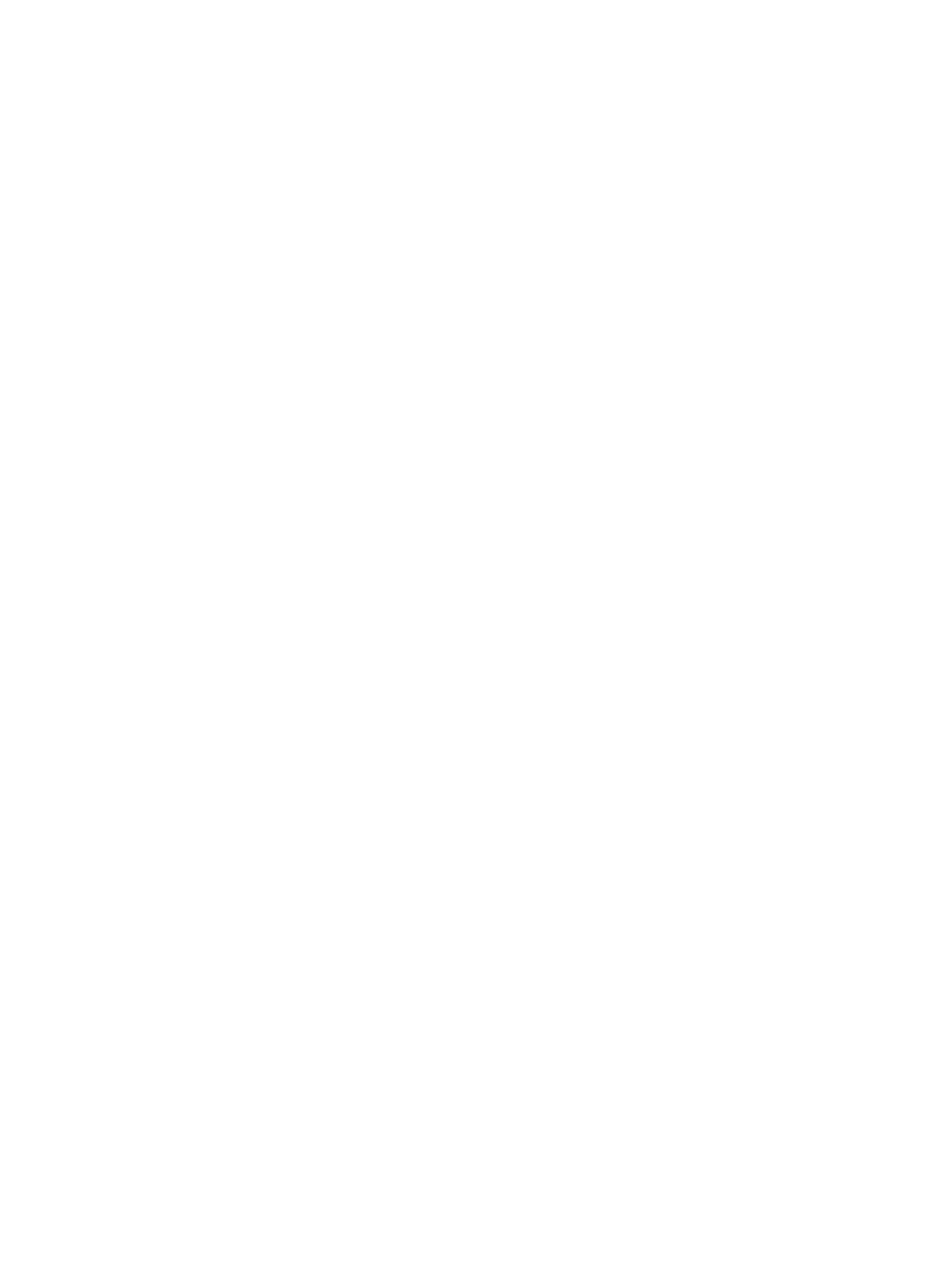the more general (and more easily measured) reliability and validity aspects. While the *Manual* (Myers & McCaulley, 1985) cites many studies which validate the general properties of the theory, such as occupational classifications of the preferences, and criterionbased correlations of the preferences, almost all of these studies are validating the existence of the broad categories only, and their effect on our choices, behaviour, or attitudes. In effect such studies (as well as the classic studies of Carlyn, 1977; Richek, 1969; Stricker & Ross, 1963, 1964a) *may validate no more than a trait interpretation of the scales.* Such studies do not validate the critical structural assumptions of the typological theory. Finding a significant positive relationship between the S-N scale and IQ tests provides support for the notion that differences on the whole S-N scale (or increasing N) means "something." However, such a result does not address such MBTI assumptions as that S and N are truly dichotomous types, or that the scale measures degree of preference, not degree of development.

More important is the question whether these deeper assumptions are, in any event, part of Jungian theory, or based on Myers' theory. It is precisely the structure of type theory that needs addressing, not another study showing which types populate a type table in a particular occupation. Indeed, a number of the basic building blocks of Myers' theory have barely been examined, and where they have, the evidence has not always been supportive (Carlson, 1985).

Researchers whose reviews of the MBTI have been somewhat critical (e.g., McCrae & Costa, 1989; Stricker & Ross, 1964b), are often attempting to validate the *structural properties* of *Jung's* theory. This explains the apparently contradictory nature of such (negative) assessments of the MBTI relative to the wealth of supporting data in the *Manual.* One of the reasons for this difference in assessments might be the lack of conceptual clarity referred to above. If haziness exists between the theories of Jung and Myers, then it would not be surprising for the deeper and more refined assumptions not to have been satisfactorily examined empirically. For this reason, this paper concentrates on clarifying the theoretical basis of the MBTI and not on the validation or empirical work already performed or needing to be performed.

Related to this, both the empirical and practical use of the MBTI have become not only independent of the Jungian theory of psychological types, but also *separate from the Jungian theory of the psyche as a whole.*  Taking only part of Jungian theory produces a very different range of ideas than taking the whole theory. Recent MBTI applications, particularly to organisations, appear to take the MBTI theory further and further away from the Jungian theory. Increasingly, these applications have become more focused and more prescriptive. In doing so, much of what is most critical and unique in the Jungian approach to understanding the dynamics of personality has been lost. The last section of the present paper attempts to illustrate the difficulties that will result if this approach is translated into action.

The arguments in this paper set out the author's interpretations of Jung's and Myers' theories. These interpretations cannot be definitive, any more than Myers' interpretation of Jung can be. Such potential diversity merely argues for an open debate.

# (a) Does the J-p dimension determine the extraverted function and, hence, the dominant function?

The Judging-Perceiving dimension is an important addition to type theory. One of the difficult tasks confronting Myers was to provide a way to determine which function was dominant and which was auxiliary. Her method for doing this was the creation of the J-P dimension, designed to measure which function is used outwardly, since, in her view, this would determine indirectly which function is the dominant and which is the auxiliary. The J-P dimension is usually explained as making explicit a concept that was implicit in Jungian theory. Jung certainly described people in terms of being "judging" or "perceiving" types, this designation referring to someone with a judging function dominant (thinking or feeling), or a perceiving function dominant (intuition or sensing). This is stated very clearly; e.g., "1 call the two preceding types (extraverted thinking and extraverted feeling) rational or judging types because they are characterised by the supremacy of the reasoning and judging functions" (Jung, 1971, p. 359). To Jung, the introverted judging types (or introverted rational types) refer to the introverted thinking and introverted feeling types--i.e., where thinking and feeling are dominant (Jung, 1971).

Note that this is a very different formulation than the terms "judging" or "perceiving" as used in Myers' theory. In the latter, being a J or a P refers not to having a judging function or a perceiving function *dominant,* but to having a judging function or a per ceiving function *extraverted.* In Myers' theory (Myers & McCaulley, 1985), for introverts a judging type has a dominant perceiving function.

To some degree the above difference is purely one of terminology, and being consistent within one theoretical framework or another is what is critical. However, the J-P addition to the theory is not just making a Jungian idea "explicit"; it is much more than that.

Some authors have argued that the very notion of a separate J-p dimension is actually *contrary* to Jungian theory. In his review of the MBTI, Coan (1978) described the addition of the J-p index as an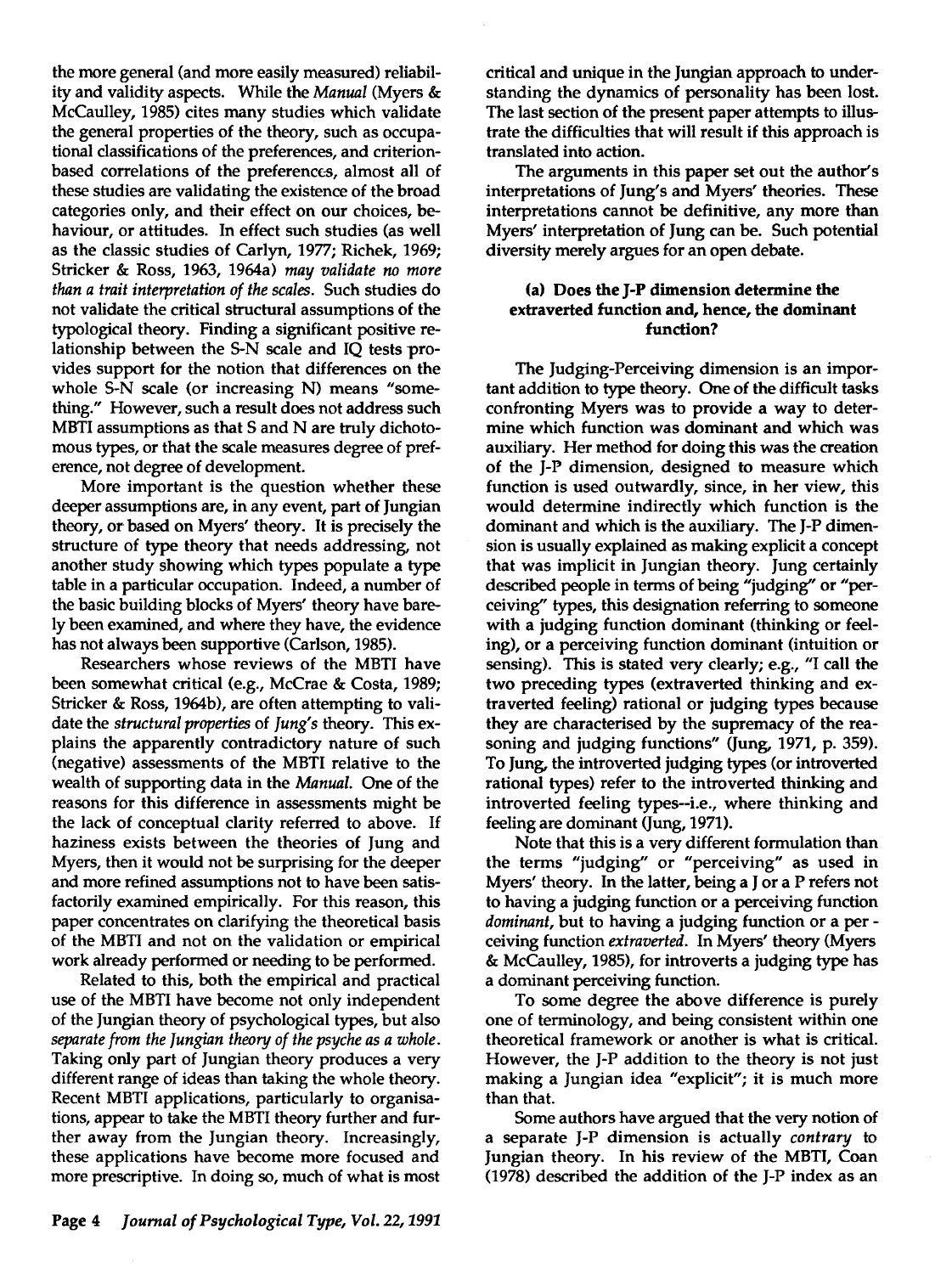"interesting innovation" that "appears to constitute a departure from Jungian theory, since the Jungian typology does not presuppose a tendency of people to favor judgment over perception or vice versa. An emphasis on either mode of judgment is balanced by de-emphasis of the opposite mode, and the same principle applies to the two perceptual modes" (p. 974). In other words, at a theoretical level one may have a dominant judging function, but one does not thereby have a judging orientation over a perceiving one, since the inferior function is similarly judging and negates the effect of the judging nature of the dominant.

In addition, the notion that each person has an "extraverted function," which for extraverts is the dominant and for introverts is the auxiliary, is a rationale derived from Myers' formulation of type theory. In other words, the assumption that introverts use an extraverted auxiliary for the outer world, an assumption that directly underpins the use of the J-p dimension as a pointer to the dominant function, is Myers' own. Whether or not it is also Jung's is certainlya matter for debate.

There are, then, a number of sources of theoretical difference between Jung and Myers with respect to the notion of being judging or perceiving. When considering the operationalisation with the MBTI, we need to be clear that it is Myers' theory and not Jung's theory that forms the primary and direct basis.

In any event, there are concerns about whether or not the MBTI has satisfactorily operationalised Myers' theory. The basis of assuming that J-P measures which function is extraverted derives from the wording of the items in the questionnaire. This is explained in McCaulley (1981) as follows: "If one could know whether the extraverted function is a perception or a judgment function, then one could also identify the (extraverted) dominant for the extraverted types and the (extraverted) auxiliary for the introverted types" (p. 302). Behavioural characteristics associated with extraverting of a perceiving function or a judging function had been noted. As a result, a "fourth index, the judgment perception (J-P) index was developed to tap these behavioural indicators ... the J-p index is designed to elicit attitudes and behaviours that are extraverted" (pp. 302-303). As a method of resolving the difficulty in determining dominant or auxiliary, this solution is ingenious. There are two problems with it, however.

The most serious problem is that we don't know if it actually works. Coan (1978) describes the rationale in the *Manual* as "an intriguing bit of psychometric reason, but it has not been satisfactorily validated. The JP preference has been found in research applications to discriminate in useful ways, but its value in assessing Jungian types remains doubtful" (p. 630). In other words, it is an *assumption* that the J-

P scale determines which type of function is used in the outer world, an assumption which has not yet been satisfactorily validated. We do not yet know whether or not the J-P scale does point to the extraverted function and, hence, indirectly to the dominant function. Remarkably few studies have attempted to validate the assumption that the J-p dimension can be used to determine the dominant function. Those which have, such as Carlyn (1980) and McCrae and Costa (1989), did not find support for the MBTI method as a means of assessing the Jungian function. Both these studies used preference scores or standardized preference scores as an alternative indicator of dominance on the grounds that the dominant is, by definition, the most preferred, a theoretical assertion made by Myers and McCaulley (1985); i.e., that "the dominant function will show a clearer preference than will the auxiliary" (p. 58). No doubt there exist arguments against such a research design or their particular way of assessing dominance, yet the fact remains that even if one were to reject their findings, one would still be left needing support for Myers' hypothesis. In summary, the Myers method of determining the dominant function, using the J-p dimension, may not be the best method; most assuredly it is not the only method, and should for the present be treated as a working hypothesis, not as an established fact.

The second problem with Myers' solution of using a J-p index to determine the dominant and auxiliary functions is with its logic rather than with its variation. As indicated above, the J-P dimension was derived after noting the behavioural characteristics associated with extraverting a perceiving function or a judging function. To the extent that this logic rests on the assumption that our behaviour is determined only by the conscious (dominant or auxiliary) function, we need to be careful. For example, as Jung (1971) cautions with respect to extraverted judging types, outward behaviour is determined as much by our unconscious functions. The question this poses for the MBTI is whether the J-p index, even if it does assess extraverted functioning, can isolate that extraverted behaviour that derives from a conscious function but not from an unconscious function.

However, there are some a priori reasons why the J-p index may *not* indicate the extraverted function in spite of the intention that it do so. Assessing the rationale behind the J-p index is difficult, since the precise logical justification for exactly *how* it performs its assigned role is unclear. Is a respondent supposed to be in an extraverted mode when responding to J-P items (but not S-N and T-F items)? Are the items supposed to directly gauge extraverted behaviour, or are they supposed to intrinsically express an outer-world context? The assumption in this paper is that the J-p index performs its assigned role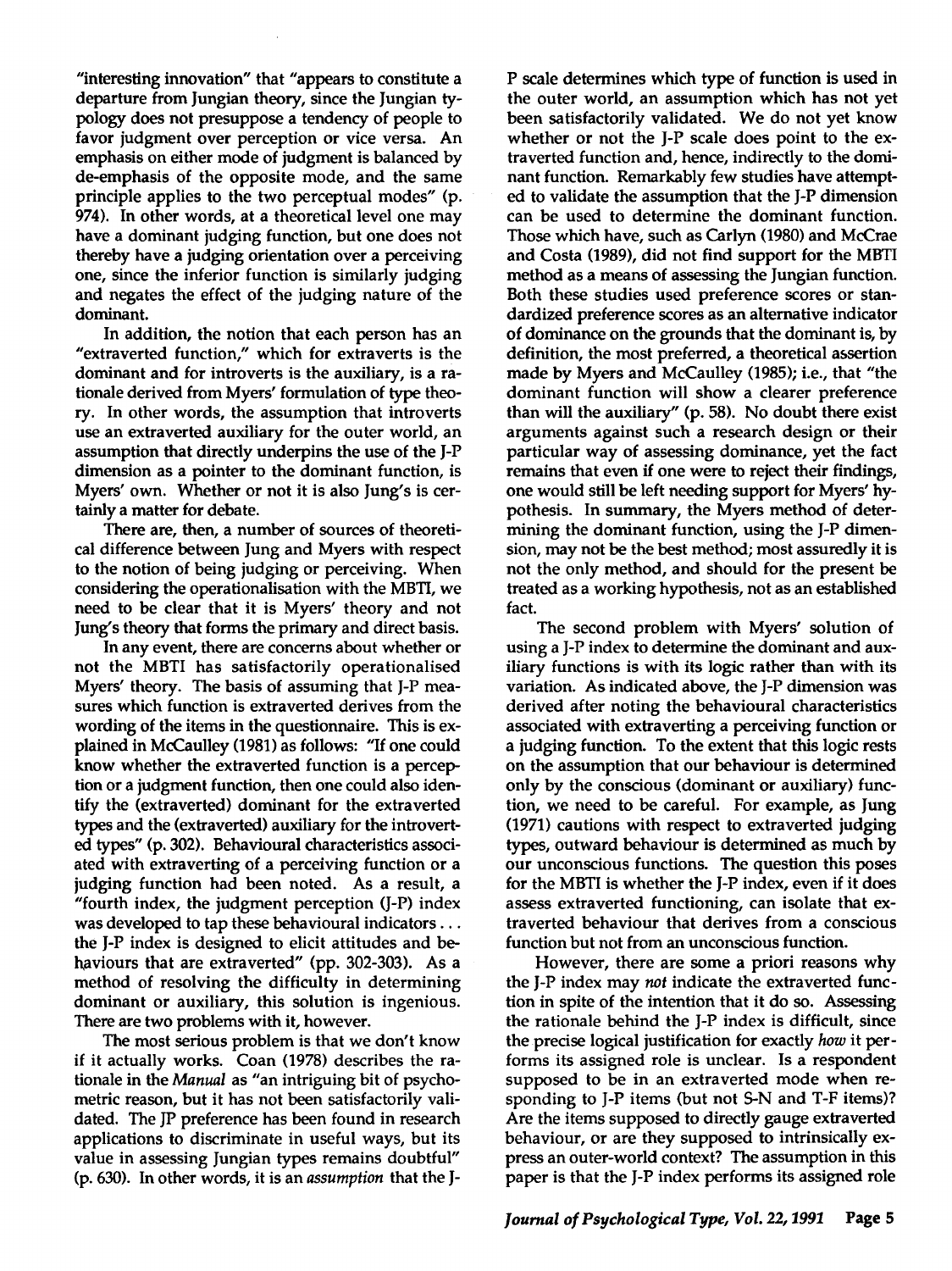through the *content* of the items themselves suggesting an outer-world reference, and thus the questionnaire response reflects the nature of the function used to deal with the outer world. If this assumption is correct, the question arises whether the J-p items do evoke an outer-world reference but the 5-N items and T-F items are substantively different and do not also do so. A cursory reading of the items does not reveal that the 5-N and T-F items are any different from the J-p items in that regard.

Looking at the J-P items alone, it is conceivable that the phrase items evoke an outer-world reference or that their content has an outer-world reference, but what about the context-free word pairs? How can a word-pair evoke the context of dealing with the outer world? Even a word-pair that one might presume to be relevant only in an outer-world sense (e.g., scheduled vs. unplanned), may not refer to one's extraverted function. For example, it may be possible for one's introverted function to be concerned with the "scheduled" option and for the scheduling to occur in one's inner world; yet one might deal with the outer world in an unplanned way. If the word-pair evokes the introverted orientation or has an inner-world reference (for whatever reason), then such a J-p option cannot, in that instance, be measuring what it is supposed to be measuring--i.e., one's extraverted function. Ultimately, answers to such questions need to be empirically based.

### (b) Is the auxiliary of an introvert, extraverted, and that of an extravert, introverted? Further, is the auxiliary complementary to, or antagonistic to, the dominant?

At the theoretical level, the differences between Myers' theory and Jungian theory have been acknowledged; specifically, that Jungians tend to assert that the auxiliary is of the same attitude as the dominant. In the discussions of Gray and Wheelwright (1946) and Whitmont (1969), the auxiliary is seen as having the same attitude as the dominant function. However, as Quenk (1984, p. 7) states, "few references to the auxiliary function" can be found in the Jungian typology literature. The argument has been made by Myers that it is implicit in Jung's writings that the auxiliary is of a *different* attitude than the dominant (Myers, 1980). The specific quotation she asserts this from is as follows: "The rule holds good that, besides the conscious, primary function, there is a relatively unconscious auxiliary function which is in every respect different from the nature of the primary function" (Jung, 1971, pp. 405-406). Myers argues from this, in particular from the phrase "is in every respect different," that Jung is saying that the attitude of the auxiliary complements the attitude of the dominant and, therefore, is in the opposite attitude (Myers & McCaulley, 1985). Quenk logically deduces a similar view. However, to Jungians it is clear that the body of Jung's writing does not suggest such an interpretation.

One explanation for the different interpretations with respect to the attitude of the auxiliary is that Jung tended to assume that only the dominant would clearly be in the conscious sphere, and that the other three functions would be more, if not completely, unconscious. Jung (1971) describes "the effects regularly produced on the other functions when preference is given to one function. They remain in a more or less primitive and infantile state, often only half conscious or even quite unconscious" (p. 540). If the person were characterised as introverted and, hence, the introverted attitude as conscious, then all the functions in the unconscious would be extraverted. One could then infer, even though Jung did not state it explicitly, that whatever is in the conscious sphere would take on an introverted attitude. It is also arguable that for Jung only the dominant is truly in the conscious sphere; in general one would *not* expect the auxiliary to be so, or to be treated as such. This is different from the assumptions implicit in the form in which the MBTI profile is presented-i.e., that the two preferred functions (the dominant and the auxiliary) are both in the conscious sphere.

The second critical difference with Jung is the Myers notion that the conscious sphere need not be *wholly* introverted and, hence, every such function introverted (or extraverted, as the case may be). Myers, in contrast, is arguing that one could have both an introverted function and an extraverted function "developed" [i.e., in the conscious sphere (Myers & McCaulley, 1985; Myers, 1980)].

Thus, this may not be so much an argument about the attitude of the dominant versus the auxiliary, but one concerning first the attitude of consciousness versus that of unconsciousness, and secondly, whether the auxiliary is considered conscious or unconscious. Given Jung's (1971) premise that the auxiliary is primarily unconscious, its attitude would of necessity be "in every respect different" from the attitude of the dominant. By definition, it must be extraverted. However, this is because the auxiliary is in the unconscious, not because the attitude of the auxiliary needs to "balance" that of the dominant. The latter idea is not part of Jung's argument, but part of Myers'.

An additional component of the theory concerning the auxiliary, which may be more problematic, is the assumption that the auxiliary is complementary to, and supportive of, the dominant. This also seems implicit in von Franz and Hillman (1979). Yet, a function that is, by definition, *perceiving,* might be antagonistic to a function that is, by definition, *judging* in orientation. (A similar argument applies to the no-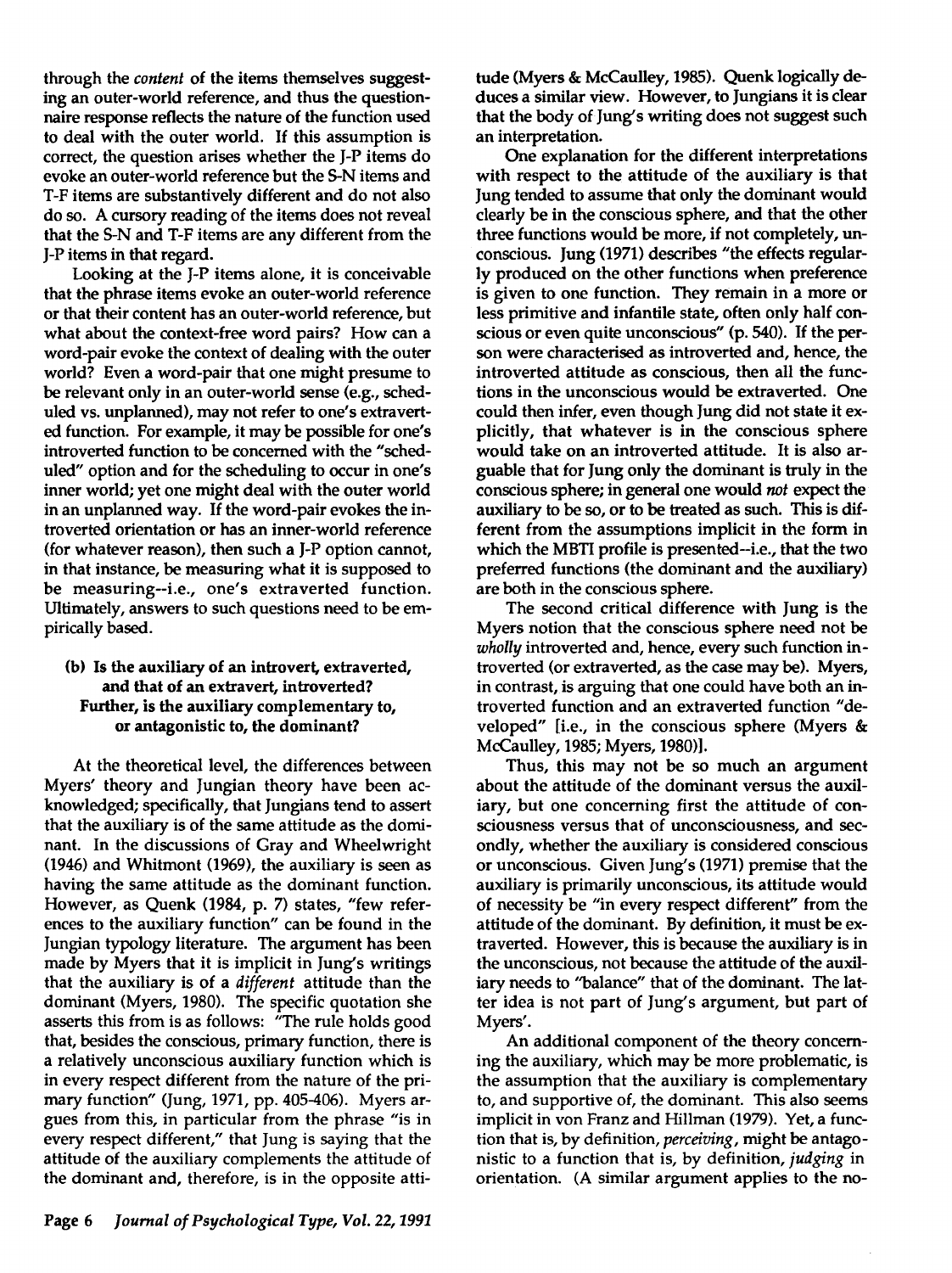tion that an introverted function might be antagonistic to an extraverted one.) These two opposite stances of a perceiving and judging orientation are assumed, in Myers' theory, to provide balance and to complement each other but only when expressed as a dominant and auxiliary function. Myers and Myers (1980) state that the "two skilled processes can develop side by side because they are *not antagonistic"* (p. 183, italics added). Yet, when describing the J-P dimension in itself, Myers and Myers describe the *fundamental opposition* between the two attitudes. However, for the dominant and auxiliary this notion of opposition (between a perceiving function and a judging function) is not discussed. On the contrary, it is stated that "one is always a perceptive process and the other a judging process so they do not contradict each other" (p. 183). Even within Myers' theory, this seems inconsistent. Further, since in all Jung's theory *opposites may be either complementary or antagonistic,* this is an assumption which is logically inconsistent within the framework of Jung's overall theory of the psyche. (While this may partly be due to the distinction between the J-p dimension reflecting attitudes, and the judging and perceiving functions representing mental processes, one might still expect potential conflict between different processes even if not the clash of opposites.)

In discussing Jung's notion of opposites, Jarrett (1979) points out that feeling and thinking are "opposite to the other opposing pair, sensation and intuition" (p. 323), since they are rational as opposed to irrational. The terms rational and irrational were not simply abstract classification terms, but imparted meaning that conveyed their opposition (Jung, 1971). ''The irrational functions, *sensation* and *intuition* ... are those whose aim is pure *perception;* for, as far as possible, they are forced to dispense with the rational (which presupposes the exclusion of everything that is outside reason) in order to attain the most complete perception of the general flux of events" (p.459, italics in the original). Similarly, intuition and sensation "by their very nature,  $\dots$  will react to every possible occurrence and be attuned to the absolutely contingent, and must therefore lack all rational direction. For this reason I call them irrational functions, as opposed to thinking and feeling, which find fulfillment only when they are in complete harmony with laws of reason" (p. 455). Given this profound difference in the nature of the rational functions and the irrational functions, one would theoretically deduce that an auxiliary might well act in a way which is not merely complementary to, but hostile to, the intent of the dominant.

Thus, at a theoretical level the question of the attitude of the auxiliary as well as whether it can be antagonistic or "opposed to" the dominant, is open for debate.

To my knowledge, the structural property of Myers' theory with respect to the attitude of the auxiliary has not been validated. Indeed, this tenet of Myers' theory is not operationalised as such, but is an artifact of the resultant profile. One's *interpretation* of the profile derives from the theory, even if this has no direct expression in the measure. Given the immense difficulties in operationalising such a notion, the statement above need not be seen as a criticism. It is a fact, however.

Similarly, the theoretical assumption that the auxiliary provides balance to the dominant rather than challenges it in an antagonistic fashion, is another area needing empirical support.

### (c) Is everybody a type?

One of Jung's basic premises was that not everyone should be considered or treated as a type. He was particularly explicit about this when talking of extraversion and introversion. For example, he stated that "It gradually became clear to me that there must be two fundamentally different general attitudes which would divide human beings into two *groups-provided the whole of humanity consisted of highly differentiated individuals.* Since this is obviously not the case, one can only say that this difference of attitude becomes plainly observable only when we are confronted with a comparatively well-differentiated personality; in other words, it becomes of practical importance only after a certain degree of differentiation has been reached" (Jung, 1971, p. 549, italics added). He suggested that not everyone was extraverted or introverted.

"There is ... a third group, and here it is hard to say whether the motivation comes chiefly from within or without. This group is the most numerous and includes the less differentiated normal man, who is considered normal either because he allows himself no excesses or because he has no need of them. The normal man is, by definition, influenced as much from within as from without. He constitutes the extensive middle group, on one side of which are those whose motivations are determined mainly by the external object, and, on the other, those whose motivations are determined from within. I call the first group *extraverted,* and the second group *introverted"*  (Jung, 1971, p. 516, italics in the original).

This statement could be interpreted as meaning simply that the attitude of this "third group" is difficult to detect, rather than non-existent. Yet, it is very clear in his descriptions of the attitude-types and function-types, that one should only be treated as a type when one's use of that attitude or function is *habitual.* Otherwise, one is not a type; e.g., "when orientation by the object predominates in such a way that decisions and actions are determined not by sub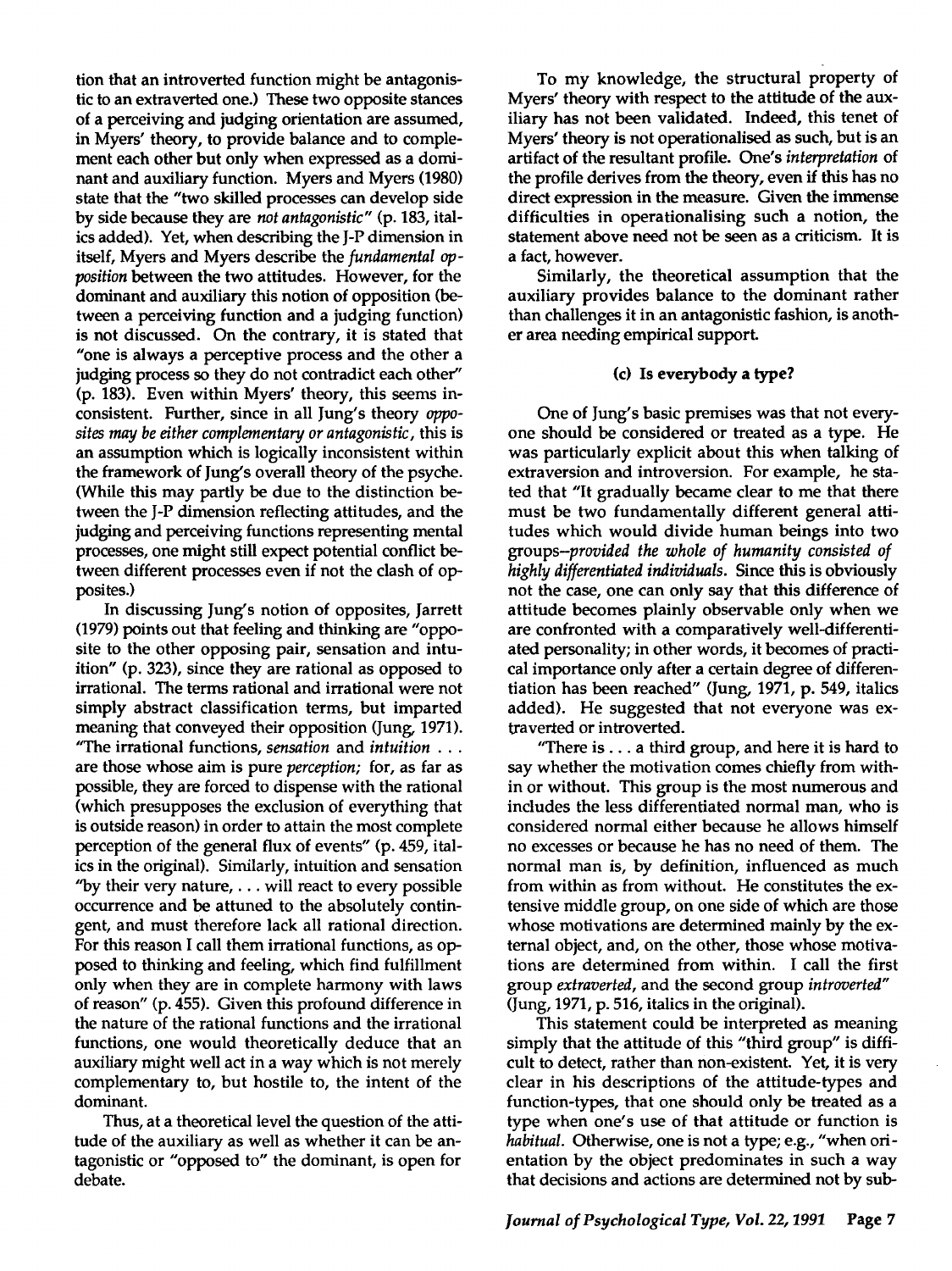jective views but by objective conditions, we speak of an extraverted attitude. *When this is habitual, we speak of an extraverted type"* (Jung, 1971, p. 333, italics added). Similarly, he stated that "Introversion and extraversion are not traits of character at all, but mechanisms which can, as it were, be switched on or off at will. Only from their habitual predominance do the corresponding characters develop" (Jung, 1971, pp. 285-286). In Jung's later writing, his explicit definition of type is as follows: 'When any of these four basic psychological functions is *habitual,* thus setting a definite stamp on the character of the individual, I speak of a psychological type" (Jung, 1971, p. 482, italics in the original).

While Jung posited the attitudes and functions as being dichotomous at anyone point in time, this is different from an argument for the existence of dichotomous *types.* For example, while sensing and intuition are opposites as functions (which can be termed dichotomous) and, at anyone point in time one must use one or the other by definition, this is not the same thing as saying that people are either sensing types or intuitive types. (Note, however, that the notion that the opposites must always exclude each other is not always accepted by Jungians. See, for example, Jarrett, 1979.) It is the distinction between preferred use of a function per se and being a type that is critical in Jungian theory.

Further, it is only *habitual* use of a function that equates with being a "type," while in MBTI theory, it is a preference, however slight, which equates with being one type rather than another. In contrasting Jung's and Myers' views, McCrae and Costa (1989, p. 20) state that "Jung himself appears to adopt this [trait] position in some of his writings, admitting that there are intermediate positions between pure introversion and pure extraversion, in which individuals are 'influenced as much from within as from without' (1971, p. 516). The authors of the MBTI, however, have adopted the interpretation that types are mutually exclusive groups of people, and that the cutting point between them is not arbitrary, but a true zero point."

In summary, it is arguable that every person either is, or should be treated as if he or she were, one type or another. Instead, there would appear to be middle ground. Jung's theoretical position appeared to be that this "middle ground" consisted of two groups: one where the two functions (or attitudes) were not clearly differentiated at all, and the other where the two functions were both equally developed (cf. Saunders, 1988).

Validation of this tenet of Myers' theory, i.e., that everyone is a type, has been limited, and the evidence equivocal. As Coan (1978, p. 630) states, "the empirical support for the true dichotomy" is tenuous. There is a considerable difference between: (a) providing

support for the notion that types exist, and (b) providing support for the notion that everyone is one type or another. The latter is mutually exhaustive; the former is not. Thus, studies indicating the existence of personality types do not validate the notion of *dichotomous* types (e.g., Bradway, 1964; Gorlow, Simpson, & Krauss, 1966; Stephenson, 1939).

Alternatively, as Myers reported in the 1962 and *1985 Manuals* (Myers, 1962; Myers & McCaulley, 1985), examination might require regressions of one variable onto the continuous scales of the MBTI to see if a discontinuous pattern occurred at the midpoint. Earlier consideration of this structural property of the theory has not been continued, with a few rare exceptions (Hicks, 1985). However, there is much to question in the studies reported in both *Manuals.* While a full discussion of this is not the focus of the present paper, it needs to at least be noted that the hypothesis of dichotomous types is precisely that-an hypothesis.

Certainly one cannot accept non-linearity in the regressions shown in either *Manual* as sufficient justification for bipolarity or dichotomy. All that non-linearity does is indicate that the underlying sample, on that measurement, is not behaving in a linear fashion, which one might expect if it were a homogeneous group (Thistlethwaite & Campbell, 1960). Siegel (1963) concluded that while "disparate and discontinuous regressions ... could be indices ... these could also result from special characteristics of *dependent variable* distributions (e.g., bimodality and skewness) and the size of the interval chosen for plots" (p. 307, italics in the original).

Even for some of the studies claimed to show the disparity in the regression (e.g., Figure 9.1 in the 1985 *Manual),* the effect is extremely subtle, and it is stated that "for such small differences to be visible, samples of 4000-5000 are needed" (Myers & McCaulley, 1985, p. 158). De Vito (1985) and McCrae and Costa (1989) appear similarly unconvinced by the evidence in the *Manual* on this issue.

One objection to accepting the regressions as supporting the assumption of dichotomous types is that many of the tables seem to show greater support for the hypothesis of three types rather than two types. Yet this alternative interpretation of the data is not discussed. Given the distinctions made earlier between Jungian theory and Myers' theory, such a consideration might seem justified. The alternative hypothesis would be that there are three groups (or three "types," in a sense): one an extraverted (or sensing or thinking) type, the second an introverted (or intuitive or feeling) type, and the third a group that isn't typed because its preferences are not *habitual.* 

One might then test whether the proposition that there exist two dichotomous types explains a set of data better than the proposition that there exist three type groups; e.g., using Jung's terminology, there ex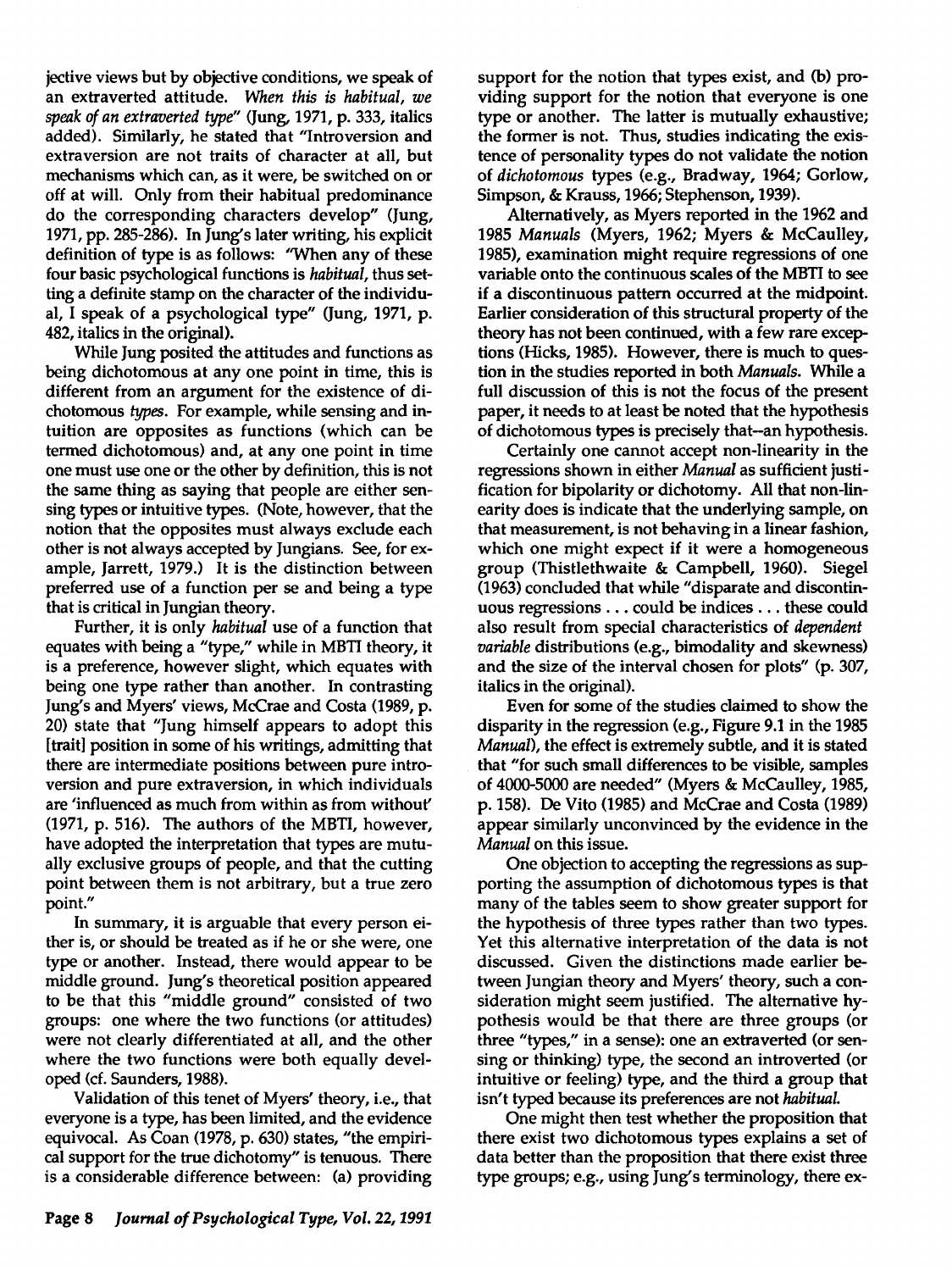ists an extraverted group (those who *habitually* adopt an extraverted attitude), an introverted group (those who *habitually* adopt an introverted attitude), and a middle group (those who do not have an habitual stance either way).

It should be noted that Myers originally included indeterminacy as a type, with x used in the MBTI profile to indicate this. However, this appeared to result in a too-complex formula, and too many types (Myers & McCaulley, 1985). Operationally, we could measure this third group on mid-range scores. On the theoretical assumption that there are only two types, one interprets mid-range scores as meaning "indeterminant" type, where people aren't "clear about their preference." Instead, on the theoretical assumption that there are three groups, a mid-range group could be very clear about its preference, which is to choose both. A mid-range person need not be considered an indeterminate type at all but, rather, a quite distinct type. Alternatively, and closer to Jung's writing, is the notion that the "non-habitual" group consists of two sub-groups, one consisting of people who choose and use both attitudes (or functions), and the other of people who choose and use neither in a differentiated way.

Notwithstanding the above criticisms, establishing empirically that the MBTI is operationalising two dichotomous groups is a formidable task. The argument of this paper rests more with an assumption that this has been done, that it is not still a legitimate subject for debate. In particular, the 1962 Manual illustrates the self-critical, rigorous, and objective analysis Myers herself applied to this issue.

A complicating factor is that the actual distributions of the scales tend to be closer to the normal or are at least platykurtic, rather than the bimodal distribution desired, in spite of the procedures in construction expressly designed to force individuals into an either/or camp. (Note that Table 5.2 of the 1985 *Manual* presents a limited distribution of the four scales but has unequal intervals; i.e., the "clear" interval comprises twice as many preference points as the preceding intervals, which serves to artificially stretch the distribution away from the midpoint.)

For McCrae and Costa (1989), the "most persuasive evidence" for the assumption of dichotomy would be a clear bimodal distribution of preference scores. Indeed, there are explanations for why this might not happen, which are consistent with an underlying *hypothesis* of dichotomous types: notably, that it is because of large numbers of people being unclear about their type. Whether this explanation is true or not, we don't know. It may be, or it may be a rationalisation of the data to fit the theory. In general, on this issue we are left with a situation not much changed from that described by Stricker and Ross (1964b), who called for "the desirability of more investigations in this area" (p. 69).

A final related point to be made on this issue is not so much whether the assumption of dichotomous type has been validated but whether, given that assumption, it has been correctly operationalised.. This involves examining the positioning of the midpoint. Even accepting the assumption of dichotomous types, the MBTI may not have operationalised the midpoint at the correct place. Perhaps it's wrong. Again, the evidence is limited and has not always provided support. This remains an area that is critically in need of further empirical validation. Yet, as an unresolved issue with the MBTI, it is rarely mentioned.

## (d) Should the MDTI be used outside the context of Jungian theory?

In MBTI writings and applications there appears to be a concentration on the *behavioural, conscious,* and *cognitive* aspects of Jung's theory. However, these are partial and probably less important aspects than those which form the heart of Jungian theory. In what follows I shall attempt to illustrate the difficulties of using the MBTI outside of the context of Jung's theory. By this, I mean not just Jung's theory of types, but his general theory of psyche. (See, in particular, Jung, 1959, 1966, and 1968.) The general argument is that it is conceptually and practically necessary to use the MBTI only within the context of Jung's general theory of the dynamics of the psyche. This is a wider argument than that of using the MBTI with reference to Jung's typological writings. Five separate items are addressed..

(i) The first issue addressed is the formulation of an individual's MBTI profile by only the conscious "shorthand," i.e., ENFP or 1ST]. One's "type" is specified by the most preferred functions and attitudes, which are assumed to be conscious when in fact only one, or three, or none may be conscious. In Jungian theory, it is degree of development or differentiation of the functions with which type theory is concerned, not simply preference. Having a function or attitude in the conscious sphere means that it is differentiated, not merely that it is preferred to its opposite (Jung, 1971). The differences between types are not so much due to ''basic differences in the way individuals prefer to use their perception and judgment" (Myers  $\&$ McCaulley, 1985, p. 1), but due to basic differences in the way individuals have *developed* the respective functions and attitudes. Development of a function is definitional, not merely a probable outcome of an underlying preference (cf. Myers & McCaulley, 1985, p. 3). If the MBTI were an operationalisation of Jung's theory of types rather than Myers' theory of types, it would be a *direct measure* of how developed the functions were, and it would be intended that it be such a measure. Thus, a statement that ''Type theory teach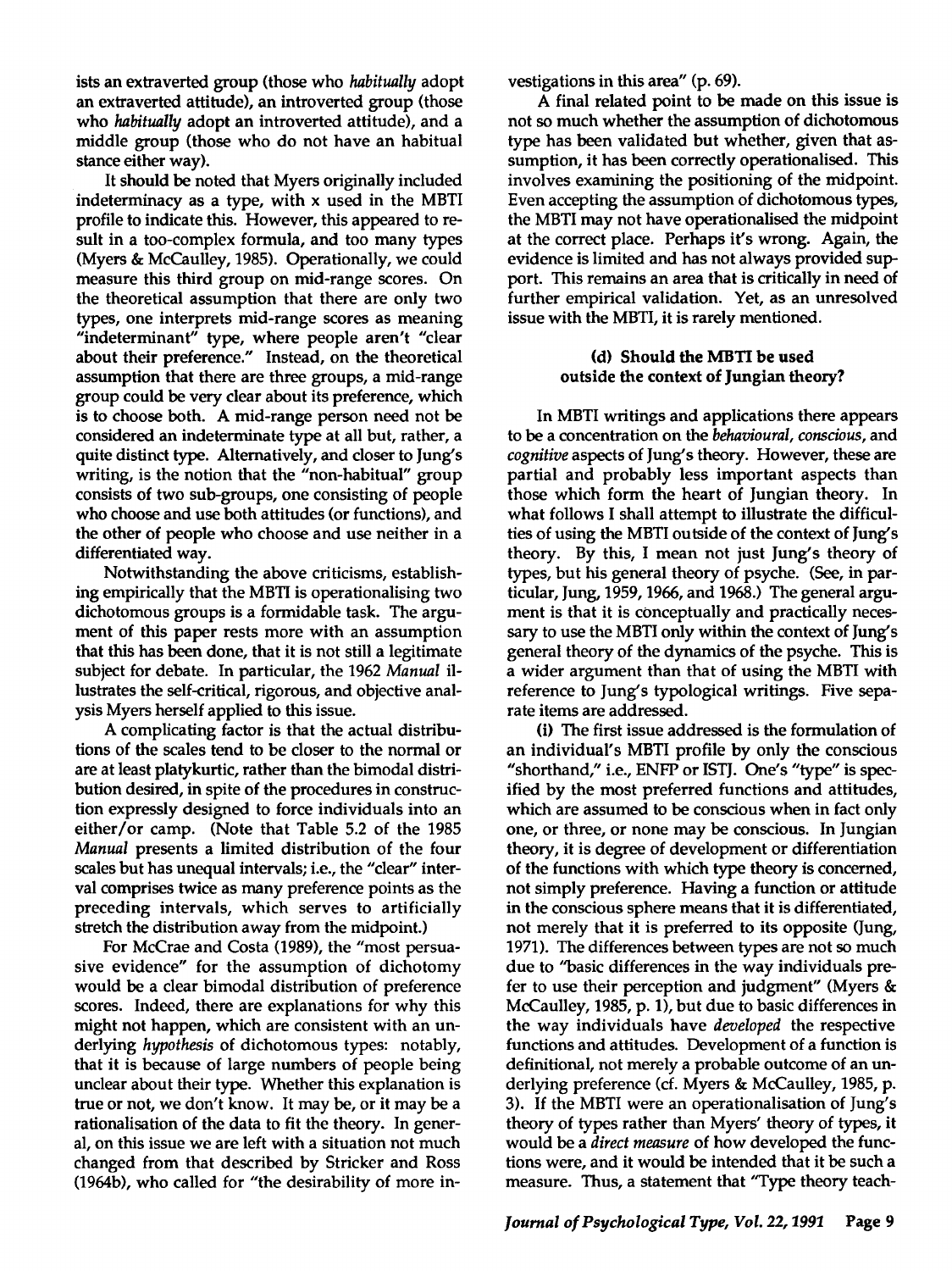es that people are born with natural preferences [and] external influences can cause individuals to use preferences other than their natural ones" (Hirsh & Kummerow, 1989, p. 271) is a reflection of Myers' type theory more than Jung's and should be specified as such. Moreover, the verbal or written formulation that emerges as one's "type" is just a shorthand for the complex interaction of all eight attitudes and functions. Even when lip-service is paid to recognition of this "underside," it is the shorthand only that is often taken into account. Yet, this may be a far greater determinant of an individual's behaviour than the conscious functions, which account for the proverbial tip of the iceberg. As Jung (1959) says, "Consciousness grows out of the unconscious psyche which is older than it, and which goes on functioning together with or even in spite of it" (p. 281).

Since the conscious "preferred" components of the typed profile are usually what the individual has come to associate with as being "me," or his or her personality, this issue is problematic, since one of the great benefits of the MBTI is self-validation. Yet, the more explicitly and strongly the preference is consciously "owned" and emphasised, the more likely it is for the ego to become identified with the idea that is "who I *am"* and, as a result, for the person to be influenced by the shadow aspect. In other words, it is possible that the more people are encouraged to think that they "are" the letters which emerge in the shorthand description of their type, the more trouble is likely to brew in the unconscious. Therefore, at its simplest it may be necessary to consider the formulation by which one specifies an MBTI profile.

(ii) The second issue arises from the different notions in Myers and Jung of the nature of "balance" in the psyche. The emphasis in Myers compared with Jung is with the conscious sphere relative to the unconscious. This is expressed most clearly in Myers and Myers (1980) as: "For people to be balanced, they need adequate (but by no means equal) development of a second process ... as a welcome auxiliary" (p.12). Well-balanced people "have an auxiliary developed well enough to provide a balance between judgment and perception *and* between extraversion and introversion" (p. 17, italics in the original). In other words, balance is defined primarily in terms of a way of being within the conscious sphere.

This is not to say that the unconscious functions are ignored. On the contrary, Myers' theory recognizes quite clearly that the tertiary and inferior are in the unconscious and need to be dealt with, but integrating them is not an essential precondition for balance to have been obtained. For example, McCaulley (1981) specifies that *"When* both the dominant and the auxiliary functions have become differentiated, the individual achieves a balance" (p. 301, italics added).

However, for Jung "balance" does not occur

*within* the conscious sphere but *between* the conscious and the unconscious. One moves toward balance between one's extraverted and introverted sides, by attending to the opposite in one's unconscious, not through an auxiliary being brought into the conscious sphere. As indicated earlier, the notion of an auxiliary function, by virtue of its being an extraverted function, balancing an introverted function *in consciousness* is not present in jung's theory. It may indeed be that it is necessary to have a developed auxiliary to provide balance in the way Myers meant. The point is not that this is incorrect, but that it is a very different conception of the notion of "balance in the psyche" than is described in Jung. For Jung, the auxiliary provided a counterbalance along with the tertiary and inferior, because they were all relatively *unconscious.* 

Similarly, the notion of balance being "obtained" at any particular point is difficult to apply to Jung's theory. There, balance is never achieved as a *state,*  but describes the nature of a perennial *process.* 

Further, the notion of balance in Jung's theory makes sense *only* within the larger context of the notions of wholeness, integration, and the individuation process. To talk of "balancing the functions" has no meaning without reference to the starting point-i.e., that the dynamic of the psyche revolves around the interrelation of consciousness and unconsciousness, and that the purpose of balance is a larger meta-purpose of a shift in ground from one way of being to another (Jung, 1959). (This notion is developed more in the third aspect discussed below.) For the present argument, what is critical is that obtaining (or moving towards) a degree of balance in the development of functions is only a means to a larger and deeper end, not an end in itself.

(iii) The third issue concerns type development and follows from the preceding discussion. Note that the second aspect, relating to the differing'notions of balance in the psyche, has required reference to the more important underlying drive called individuation. Individuation is sometimes thought of by MBTI practitioners as being the same as type development. However, individuation involves something more important than the development of the four functions. It involves also the shift in the focal point of the psyche from the ego to the Self. [The Self is defined by Jung (1971) as, "the unity of the personality as a whole" (p. 460), the centre of the conscious and unconsciousness spheres. In contrast, the ego is considered to be the "centre of my field of consciousness" (p. 425).]

This notion is not simply a theoretical extra. To discuss type development without including the notions of the Self becoming more integrated, or for a shift in ground from the ego to the Self, is conceptually meaningless. It should be borne in mind that, in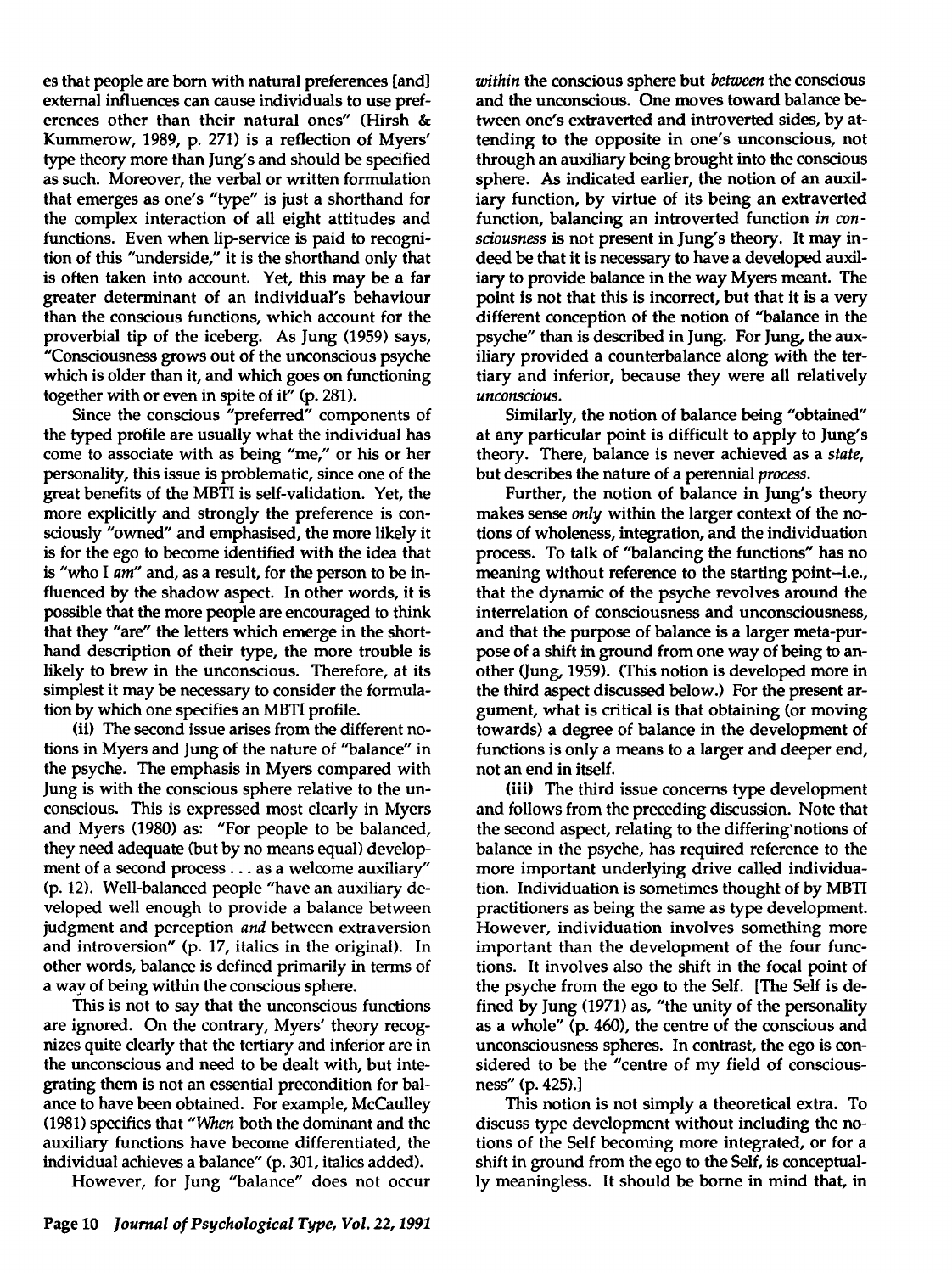the Jungian theory of the psyche, since the ego is the centre of consciousness, in Myers' terms it would relate to only the dominant and auxiliary. On the other hand, the Self is the centre of both consciousness and unconsciousness and would relate to all four functions, the Self being connected inextricably with the "integration of the opposites." (For a full discussion of this see Jung, 1959, Chapter VI.)

Further, individuation in Jung's terms is the task not merely of exceptional individuals but of normal individuals, too. Note that this is in contrast to the notion in Myers' theory described in McCaulley (1981) in terms of the MBTI's being "concerned primarily with normal, rather than exceptional, personality development" (p. 301). Jung's view is that "type development is a lifelong process," whereby in midlife "some rare individuals can develop to the point where they transcend their preferences and move easily from one function to another" (p. 301).

Hillman (1972) describes the individuation process and the drive of the Self to be realised in Jung's writing as strongly affirming "that this urge to selfrealization works with the compulsiveness of an instinct. We are driven to be ourselves, the individuation process is a dynamic, *not a matter of choice or for a few"* (pp. 34-35, italics added).

Jung himself describes the "almost irresistible compulsion and urge to *become what one* is . . .. This centre [of personality] is not felt or thought of as the ego but, if one may so express it, as the *Self'* (Jung, 1959, p. 357). The important point is that this process of integrating all the opposite functions and attitudes, as well as the shift from the ego to the Self as the governing centre, is not for an elite few. Jung refers to the process occasionally as self-realisation and describes it as "a law of nature" (Jung, 1959, p. 170). This does not mean everybody obeys the law of nature, but all are called.

The above distinctions between Jung's theory and Myers' theory are not simply intellectual refinements. They have important implications for the practical use of the MBTI with individuals. This is illustrated most clearly when one is concerned with understanding or working with the tertiary and inferior functions. In much MBTI writing, the development of the tertiary and inferior functions is interpreted in terms of making them serviceable in the conscious sphere, able to adapt to situations, useful for the purposes of the ego.

However, Hillman (1972) distinguishes two approaches to adaptation. In Jungian terms "adaptation is primarily to psychic reality" (p. 185) as distinct from will and reason, which "conceived adaptation in terms of controlling and understanding reality" (p. 185). In contrast, Hirsh and Kummerow (1989) describe "good type development" as meaning that "people use their own preferences well and know when to strategize and use the other preferences appropriately" (p. 272). Similarly, Barr and Barr (1989) refer to the positive value of "balanced preferences" (p. 23 and p. 272) but seem to mean only external adaptation and success. However, this notion of type development achieves only Hillman's second type of adaptation-i.e., meeting the demands of the external or collective situation. It is not a Jungian notion and is diametrically opposed to the essential meaning of the individuation process. The latter refers to Hillman's first type of adaptation-i.e., to inner reality, to inner demands. Thus, type development and/or individuation cannot be explained as processes whereby an individual will be able to deal appropriately with different situations. Yet, this is commonly how type development is discussed.

The distinctions discussed above are illustrated also in differing notions of which function is "in command." Type development is described in the *Manual* as requiring, in addition to the development of the dominant and auxiliary, "eventual admission of the least developed processes to conscious, purposeful use *in the service of the dominant process"* (p. 15, italics added). Having the least developed processes serve the dominant process means, by definition, that they are in the service of the ego and not the Self. Such a process is to be seen "from the perspective of gaining more *command* over all his or her powers, not only the preferred, but also the less-preferred functions when these are needed" (p. 64, italics added). Needed by whom or by what? The examples given make it clear that it is the needs of the dominant function. Further, counselors are advised to help individuals develop the less preferred functions by a strategy of usipg them to help achieve goals set up by the dominant and auxiliary functions.

However, with Jungian theory the notions of "controlling" the tertiary and the inferior, and that they should be in service of the superior or dominant, would be considered somewhat dangerous recipes for an individual. It is contrary to Jung's theory for the conscious sphere to control and exert a form of command over the unconscious. (See Jung, 1959, pp. 281-282.) It is often the earnest intent of the rather small and relatively powerless ego to have the unconscious functions (as well as other contents) in service of those functions subject to its control (by definition, only those in the conscious sphere). However, it is an integral and vital part of individual development that such delusions of grandeur and mastery on the part of the ego are gradually replaced by the acceptance of a somewhat wiser authority in the form of the Self, whose concerns are often contrary to the demands of the ego and, in particular, to the supremacy of the desire for "successful" social or collective adaptation. To encourage the mastery ("command") of the dominant function is to encourage a rebuke, in one form or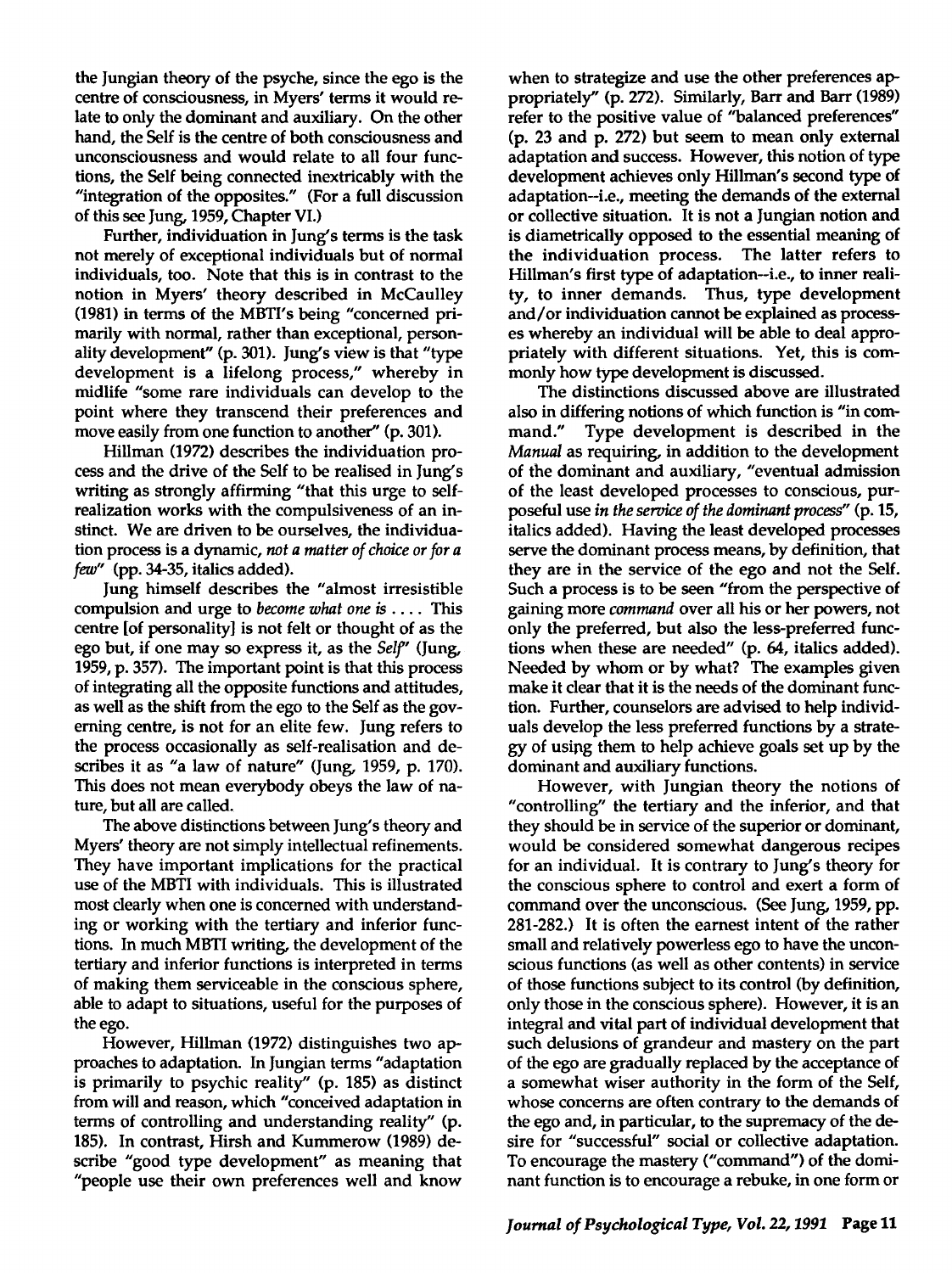another, of a profoundly violated unconscious.

(iv) The fourth issue, related to the discussion above, is the view that one's type is a *purposive category.* Thus, there is much advice on how MBTI profiles can be applied at a personal level to be a "good" type, how to make the most of one's type in terms of career, and how to be a good leader. The overall lesson is how to capitalise on your type, a strategy designed to make better, more perfect, what one is consciously ego-identified as being. Within the context of the Jungian theory of the psyche, as with the examples cited above, this runs the risk of failing to assist the individual in being a "good" type, since by *suppressing* the not-me traits, they are more likely to become associated with the shadow complex rather than simply "being in the unconscious." The more this happens, which is likely the more one tries to capitalise on one's type, the more the shadow will upset the applecart of the ego. The shadow cannot be removed by making the conscious (or acknowledged) behaviour "better."

To illustrate further, consider Mitroff and Kilmann's (1975) contingency-based approach to organisational design, which uses the Jungian typological framework for defining the basic characteristics of the design. While these authors are arguably the most sophisticated and intelligent users of the MBTI in organisations, even they succumb to the tendency to deal only with the ego-based conscious aspects of type theory. They state 'We should design an ST subunit to address ST problems (task environments) staffed in tum by ST individuals, and so on, and finally design various mechanisms to co-ordinate the subunits' efforts of these different subunit designs into an overall organization effectiveness" (p. 196). An ST organisation would be characterised by an emphasis on structure and hierarchy, for example.

The problem with such an approach is not that it would mask the problems, but that it would exacerbate them. This appears to be a short-term measure at best and is to concentrate on only the *conscious* aspects of type. To isolate the STs is not going to help them confront a non-preferred or undeveloped NF side; in fact, the ST traits will most assuredly become over-emphasised if that side of them is going to be bolstered by work, tasks, colleagues, environments, and an organisational design that further encourages their ST -ness. The NF side would, no doubt, gather energy in the shadow complex, and presumably arise in uncontrollable ways in the normal shadow eruptive manner. (Bureaucracies sabotaged by chaos!) From the individual's point of view, it is questionable to advocate a Jungian-specialised design.

(v) A final example of the effect of using the MBTI outside the context of Jungian theory stems also from emphasis on the conscious rather than the unconscious. This concerns the relative neglect of the

tertiary function. (While this occurs in Jung's writing also, particularly relative to the inferior function, the *context* for interpretation remains Jung's whole theory of the psyche.) Most descriptions of the MBTI types, including those in *Introduction* to *Type* (Myers, 1987), make little, if any, reference to the tertiary. Further, discussions of the need to "balance out" one's type concentrate on working with the inferior function, not the tertiary function. For example, the description of using type in counseling in the *Manual* advises counselors to "build on strengths to get to weakness by encouraging the client to use the dominant and auxiliary to strengthen the inferior functions" (p. 67). However, this neglects the process of approaching the inferior through the tertiary.

An alternative formulation illustrates the potential dangers of this. In Jungian terms, the third function is the potential mediator with the inferior function; i.e., one approaches the inferior safely by going through the tertiary, not by apprehending it directly. In terms of individual growth (Jaccobi, 1963), one apprehends one's unconscious and the Self by a sequence going from the dominant to the auxiliary to the tertiary to the inferior. The danger of directly confronting the inferior function rather than using the mediating or tertiary function is that this is more likely to produce ego-inflation--i.e., when unconscious energy is brought into the conscious sphere but is controlled by the ego rather than by the Self. Further, one obtains strong transference reactions towards whoever is the change agent involved, and the inferior function will not be easily integrated [i.e., it will not "stick" (Jung, 1971)].

One application of this in the organisational world seems to have occurred with the human relations movement. This example may be completely wrong but nevertheless serves as an *explanatory vehicle* for how the path through the tertiary would work. On the assumption that the dominant mode in this world is that of thinking supported by a sensing auxiliary, the drive in the human relations field to get people in touch with their feelings represented an attempt to go straight for the inferior function. This was usually attempted in order to balance out the overly task-driven dominant thinking mode.

However, one of the most common complaints of that era in organisational training was that the individual, once out of the fully supportive atmosphere and conditions set up for the individual to get in touch with his or her feelings, returned quickly to past patterns of attitude and behaviour with others. They were unable to act out their new-found selves in the "real" world. This is precisely what one would expect if the inferior function had been tackled directly rather than going through the tertiary, although other explanations of this phenomenon would equally suffice. Nevertheless, it is interesting to note the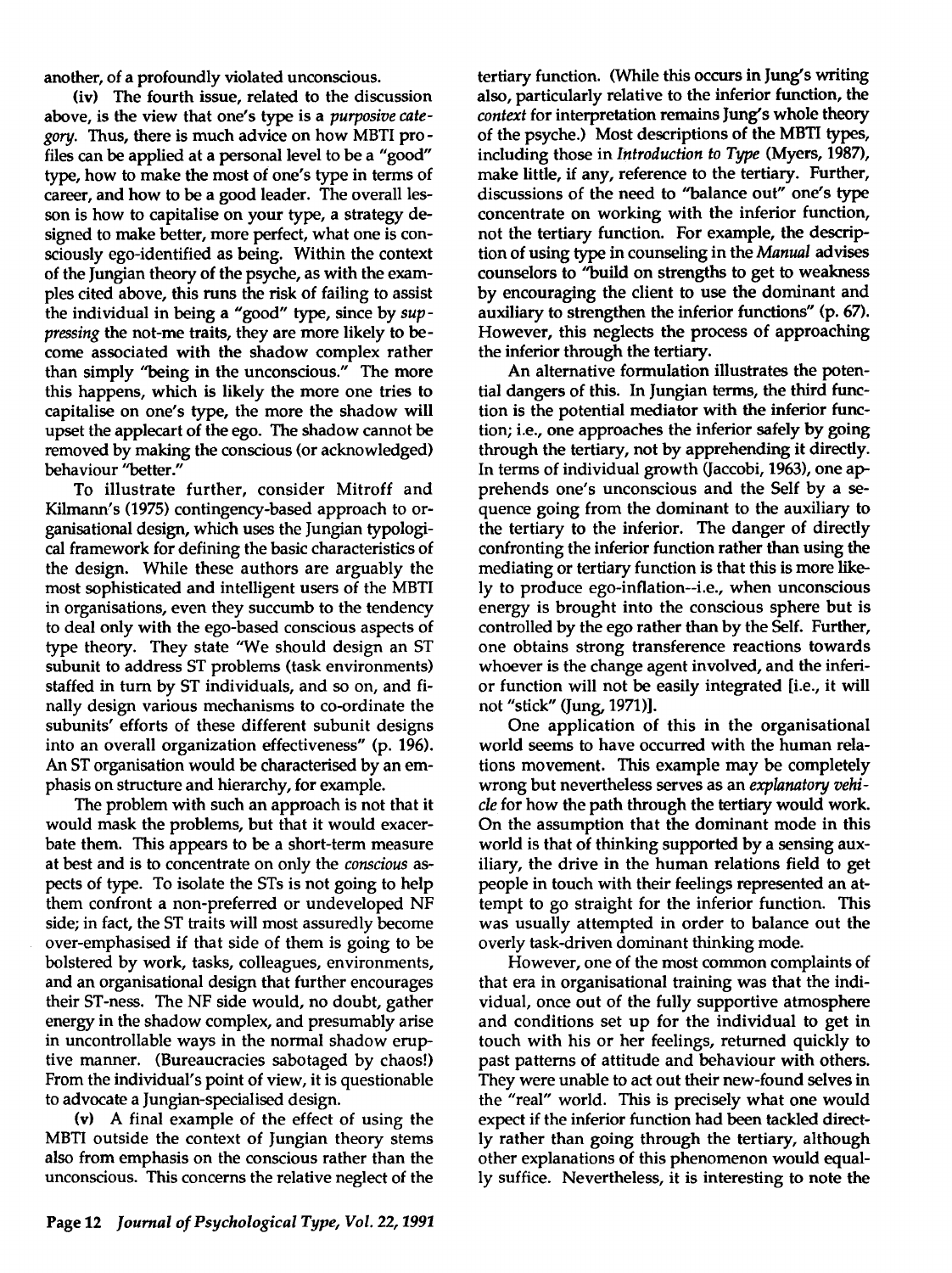trend in the last 5-10 years of encouraging intuition, representing the business world's tertiary function.

The practical implications of the alternative framework of addressing the inferior *only* through the tertiary are enormous for both organisational as well as individual change. This alternative may be completely wrong. It may be unnecessary to address the tertiary in this way. Yet, if the Jungian framework is correct, the ramifications for both individual as well as organisational change are immense.

The importance of the five aspects discussed above derives from the necessity for greater *conceptual* exploration and precision in the MBTI field. The main argument in each has been the necessity to reestablish a Jungian theoretical base as indispensable to any MBTI use. Without such a base, theoretical propositions relating to type development, in particular, may become skewed. The practical implications of applying type theory to individuals, without integrating this within the wider Jungian theory of the psyche, would appear to be potentially harmful.

#### Conclusion

The preceding discussion has attempted to illustrate some of the critical areas in the theory and use of the MBTI that still need to be addressed. The first three issues looked at areas of, or assumptions underlying, the typology that are critical to the MBTI and the theory from which it derives. Here, the attempt was to stimulate awareness of theoretical clarification needed, and some of the implications for the operationalisation of type theory with the MBTI. The argument of these three issues was that reference should be made to whether it is Jung's theory or Myers' theory being used, since in a number of vital respects the two are not the same. The MBTI is primarily an attempt to operationalise Myers' formulation.

The fourth issue, based on the idea that the MBTI has been simplified in order for its absorption or easy applicability into the "real world," is highly problematic. Perhaps it is better not to use the MBTI at all, if its use will be counter-productive. The argument in this paper has been that this is likely to occur the more that use is divorced from Jung's theory. For a theory whose intent is to be helpful and useful to individuals, use of the MBTI needs to take place only within the context of the wider underlying theory from which it sprang.

Finally, we have necessary, but not nearly sufficient, backing to the MBTI, unless one is satisfied with using the instrument as another personality trait measure. Empirical support for the distinctive typological features of Jung's theory is equivocal at best. Only consideration of the structural properties of type theory will establish the validation necessary for an instrument that has been put in the spotlight. This

will only occur with greater clarification and precision of the theoretical basis underlying the MBTI.

### References

- Barr, L., & Barr, N. (1989). *The leadership equation.*  Austin, TX: Eakin Press.
- Bradway, K. (1964). Jung's psychological types: Classification by test versus classification by self. *Journal of Analytical Psychology,* 9, 129-135.
- Carlson, J. G. (1985). Recent assessments of the Myers-Briggs Type Indicator. *Journal of Personal*ity *Assessment,* 59 (4), 356-365.
- Carlyn, M. (1977). An assessment of the Myers-Briggs Type Indicator. *Journal of Personality Assessment,* 41 (5),461-473.
- Carlyn, M. (1980). A comparison of two methods of assessing a subject's dominant process. Unpublished manuscript, Michigan State University.
- Coan, R. N. (1978). Review of Myers-Briggs Type Indicator. In O. K. Buros (Ed.), *Eighth mental measurements yearbook* (Vol. 1, pp. 973-975). Highland Park, NJ: Gryphon Press.
- De Vito, A. J. (1985). Review of Myers-Briggs Type Indicator. In J. V. Mitchell (Ed.), *Ninth mental measurements yearbook* (Vol. 2, pp. 1030-1032). Lincoln, NE: University of Nebraska Press.
- Gorlow, L., Simpson, N. R., & Krauss, H. (1966). An empirical investigation of the Jungian typology. *British Journal of Social and Clinical Psychology, 5,*  108-117.
- Gray, H., & Wheelwright, J. B. (1946). Jung's psychological types, their frequency of occurrence. *Journal of General Psychology,* 34, 3-17.
- Hicks, L. E. (1985). Dichotomies and typologies: Summary and implications. *Journal of Psychological Type,* 10, 11-13.
- Hillman, J. (1972). *The myth of analysis.* New York: Harper & Row.
- Hirsh, S., & Kummerow, J. (1989). *Lifetypes.* New York: Warner Books.
- Jaccobi, J. (1963). *The psychology of* C. G. *Jung: An introduction.* New Haven, CT: Yale University Press.
- Jarrett, J. L. (1979). The logic of psychological opposition--or how opposite is opposite. *Journal of Analytical Psychology, 318-326.*
- Jung, C. G. (1959). The archetypes and the collective un*conscious.* In *The collected works of* C. G. *Jung* (Vol. 9), Part I. London: Routledge & Kegan Paul.
- Jung, c. G. (1966). *Two essays on analytical psychology.* In *The collected works of* C. G. *Jung* (Vol. 7), Bollinger Series XX. Princeton, NJ: Princeton University Press.
- Jung, c. G. (1968). *The structure and dynamics of the psyche.* In *The collected works of* C. G. *Jung* (Vol. 18), Bollinger Series XX. Princeton, NJ: Princeton

*Journal of Psychological Type, Vol.* 22, 1991 Page 13